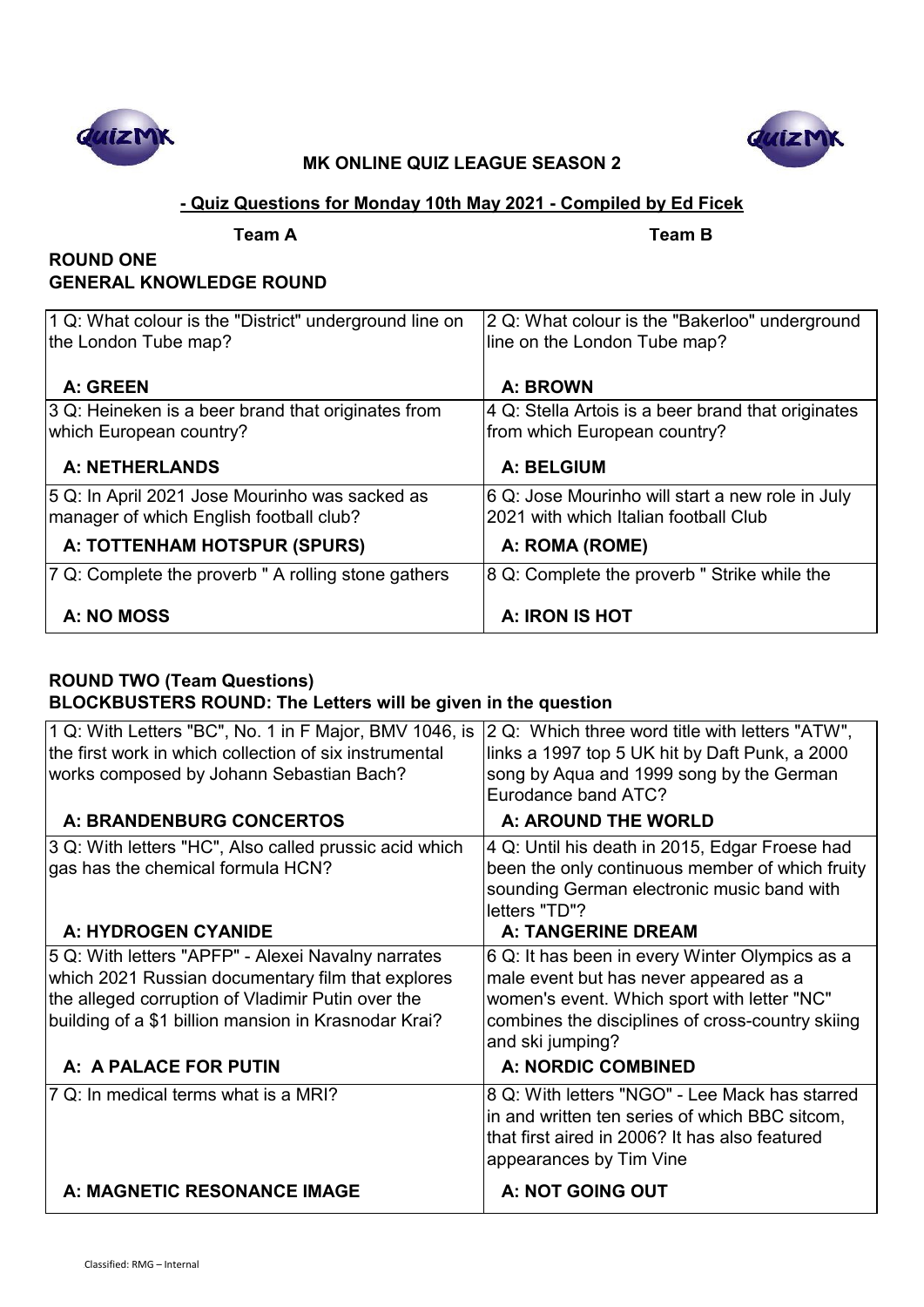



# **- Quiz Questions for Monday 10th May 2021 - Compiled by Ed Ficek**

**Team A Team B**

#### **INDIVIDUALS CHOICE ROUND - QM - READ CATEGORIES OUT TO PLAYERS TO BE CHOSEN**

#### **The Categories are:-**

**ROUND THREE** 

| 1 & 2 Authors                                                                                                                                         | 3 & 4 Rugby Union                                                                                                                                   |
|-------------------------------------------------------------------------------------------------------------------------------------------------------|-----------------------------------------------------------------------------------------------------------------------------------------------------|
| 5 & 6 Monopoly                                                                                                                                        | 7 & 8 Disney                                                                                                                                        |
| 1 Q: Who wrote "The Hunchback Of Notre Dame"?                                                                                                         | 2 Q: Who wrote "The Great Gatsby"?                                                                                                                  |
| <b>A: VICTOR HUGO</b>                                                                                                                                 | A: F. SCOTT FITZGERALD                                                                                                                              |
| 3 Q: Since 2010 Mark McCall has been the Director of<br>Rugby at which English Rugby Union club? In that time<br>has led them to three European Cups. | 4 Q: Since 2010 Rob Baxter has been the Director of<br>Rugby at which English Rugby Union club? In 2020 he<br>led them to their first European Cup. |
| <b>A: SARACENS</b>                                                                                                                                    | A: EXETER (EXETER CHIEFS)                                                                                                                           |
| 5 Q: On a standard UK Monopoly board what is the<br>purchase value of Piccadilly?                                                                     | 6 Q: On a standard UK Monopoly board what is the<br>purchase value of Pall Mall?                                                                    |
| A: £280                                                                                                                                               | A: £140                                                                                                                                             |
| 7 Q: Princess Aurora is the protagonist of which Disney<br>film?                                                                                      | 8 Q: Princess Ariel is the protagonist of which Disney<br>film?                                                                                     |
| A: SLEEPING BEAUTY                                                                                                                                    | A: LITTLE MERMAID                                                                                                                                   |

# **ROUND FOUR**

| THEME ROUND. This weeks theme is                                                                                 | <b>Fashion &amp; Clothing</b>                           |
|------------------------------------------------------------------------------------------------------------------|---------------------------------------------------------|
| 1 Q: Which founder of an international clothing chain                                                            | 2 Q: What name is given to the diamond shape pattern    |
| with distinctive chequered patterns was also the inventor offten seen on socks?                                  |                                                         |
| of gabardine?                                                                                                    |                                                         |
| <b>A: THOMAS BURBERRY</b>                                                                                        | A: ARGYLE                                               |
| 3 Q: What name is given to the thin veil worn by Moslem                                                          | 4 Q: A fibre made of two or more mixed fibres is called |
| women in public?                                                                                                 | what?                                                   |
| A: YASHMAK                                                                                                       | A: BLEND                                                |
| 5 Q: Which item of clothing did James Belcher give his                                                           | 6 Q: Which graceful creature was part of the Gloria     |
| name to in the nineteenth century?                                                                               | Vanderbilt jeans logo?                                  |
| A: SCARF                                                                                                         | A: SWAN                                                 |
| 7 Q: What name is given to a type of cloak, originating in 8 Q: Chaps, Club Monaco and Polo are all divisions of |                                                         |
| South America, which resembles a blanket with a central what company?                                            |                                                         |
| hole for the head?                                                                                               |                                                         |
| A: PONCHO                                                                                                        | <b>A: RALPH LAUREN</b>                                  |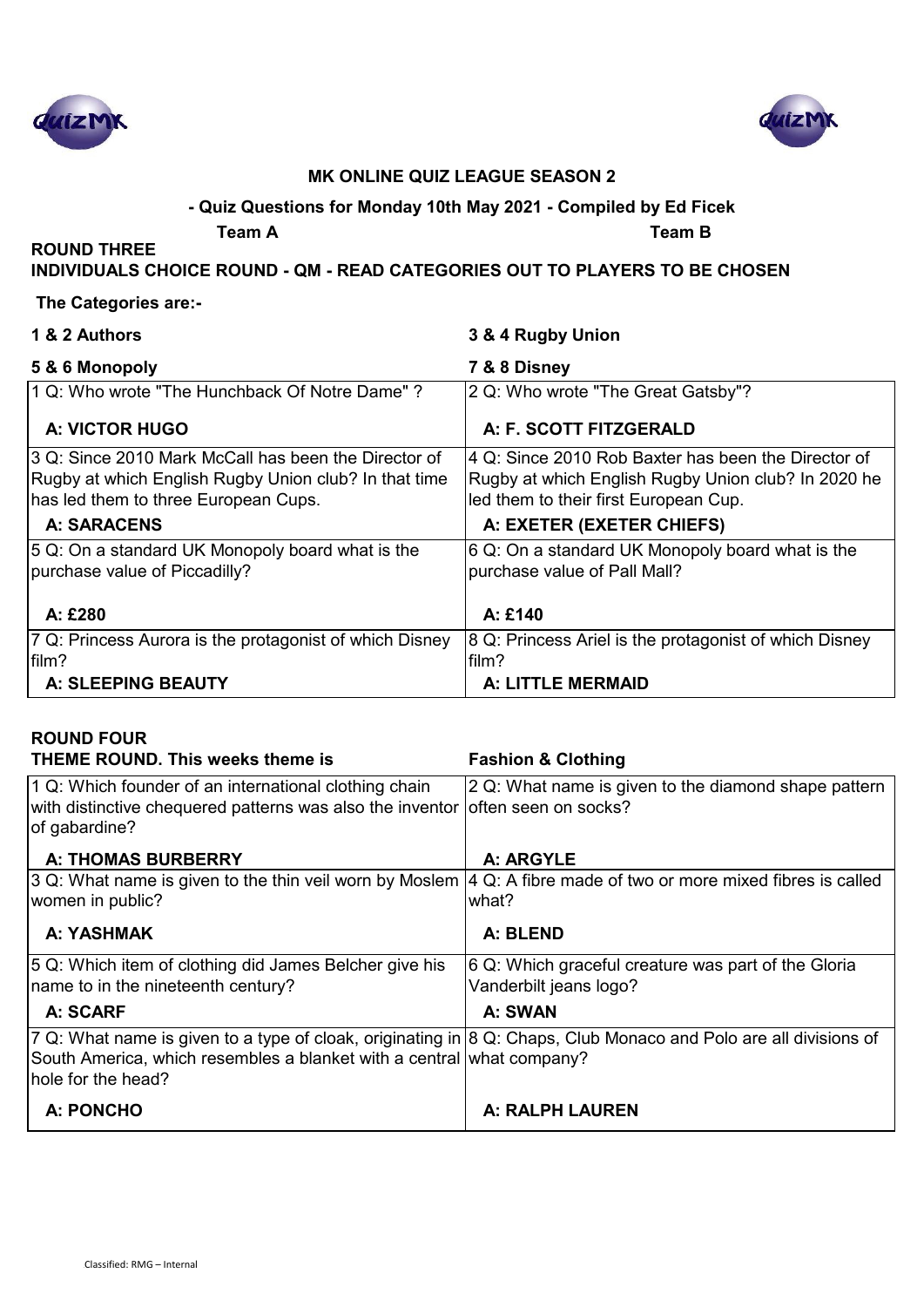

# **- Quiz Questions for Monday 10th May 2021 - Compiled by Ed Ficek**

**Team A Team B**

# **ROUND FIVE (Team Questions)**

### **GENERAL KNOWLEDGE ROUND**

| 1 Q: Composer/pianist James P.Johnson originated<br>the rhythm to which dance named after a harbour city<br>in South Carolina? The dance achieved its peak in<br>popularity in the mid 1920s.<br><b>A: CHARLESTON</b> | 2 Q: Which American dance that was particularly<br>popular in the African-American communities of<br>Harlem during the late 1920s was named for a<br>famous US aviator?<br>A: LINDY HOP |
|-----------------------------------------------------------------------------------------------------------------------------------------------------------------------------------------------------------------------|-----------------------------------------------------------------------------------------------------------------------------------------------------------------------------------------|
| 3 Q: In May 1991 which chemist became the first<br>British woman to go into space?                                                                                                                                    | 4 Q: In June 1983 which physicist became the<br>first American woman to go into space?                                                                                                  |
| <b>A: HELEN SHARMAN</b>                                                                                                                                                                                               | A: SALLY RIDE                                                                                                                                                                           |
| 5 Q: American singer-songwriter "Khalid" duetted with<br>Ed Sheeran on which 2019 UK number one single?                                                                                                               | 6 Q: English rapper "Stormzy" duetted with Ed<br>Sheeran on which 2019 UK number one single?                                                                                            |
| A: BEAUTIFUL PEOPLE                                                                                                                                                                                                   | A: TAKE ME BACK TO LONDON                                                                                                                                                               |
| 7 Q: How many islands are in the Azores group?                                                                                                                                                                        | 8 Q: How many islands are there in the Tristan da<br>Cunha group?                                                                                                                       |
| A: NINE                                                                                                                                                                                                               | A: FIVE                                                                                                                                                                                 |

# **HALF TIME!**

| <b>ROUND SIX ( TEAM QUESTIONS )</b><br>THEME ROUND. This weeks theme is                                       | <b>Television 2020</b>                                    |
|---------------------------------------------------------------------------------------------------------------|-----------------------------------------------------------|
| 1 Q: Name either of the winners of the first series of<br>Winter Love Island?                                 | 2 Q: Who won 2020's I'm a CelebrityGet Me<br>Out Of Here? |
| A: PAIGE TURLEY AND FINN TAPP                                                                                 | A: GIOVANNA FLETCHER                                      |
| 3 Q: Name either of the couple which became the first $ 4 \Omega$ : Name either of the couple that became the |                                                           |
| same-sex pairing on Dancing on Ice?                                                                           | first same-sex pairing in Strictly Come Dancing?          |
| A: IAN 'H' WATKINS AND MATT EVERS                                                                             | A: NICOLA ADAMS AND KATYA JONES                           |
| 5 Q: Which Ex England cricketer appeared in a BBC                                                             | 6 Q: Netflix's The Last Dance showed an insight           |
| documentary about his battle with bulimia?                                                                    | into the life of which basketball star?                   |
| A: ANDREW FLINTOFF                                                                                            | A: MICHAEL JORDAN                                         |
| 7 Q: What is the first name of the female lead                                                                | 8 Q: What is the first name of the main character         |
| character in the BBC drama series "Normal people",                                                            | in BBC drama series "I May Destroy You", played           |
| played by Daisy Edgar Jones?                                                                                  | by Michaela Coel?                                         |
| <b>A: MARIANNE</b>                                                                                            | A: ARABELLA                                               |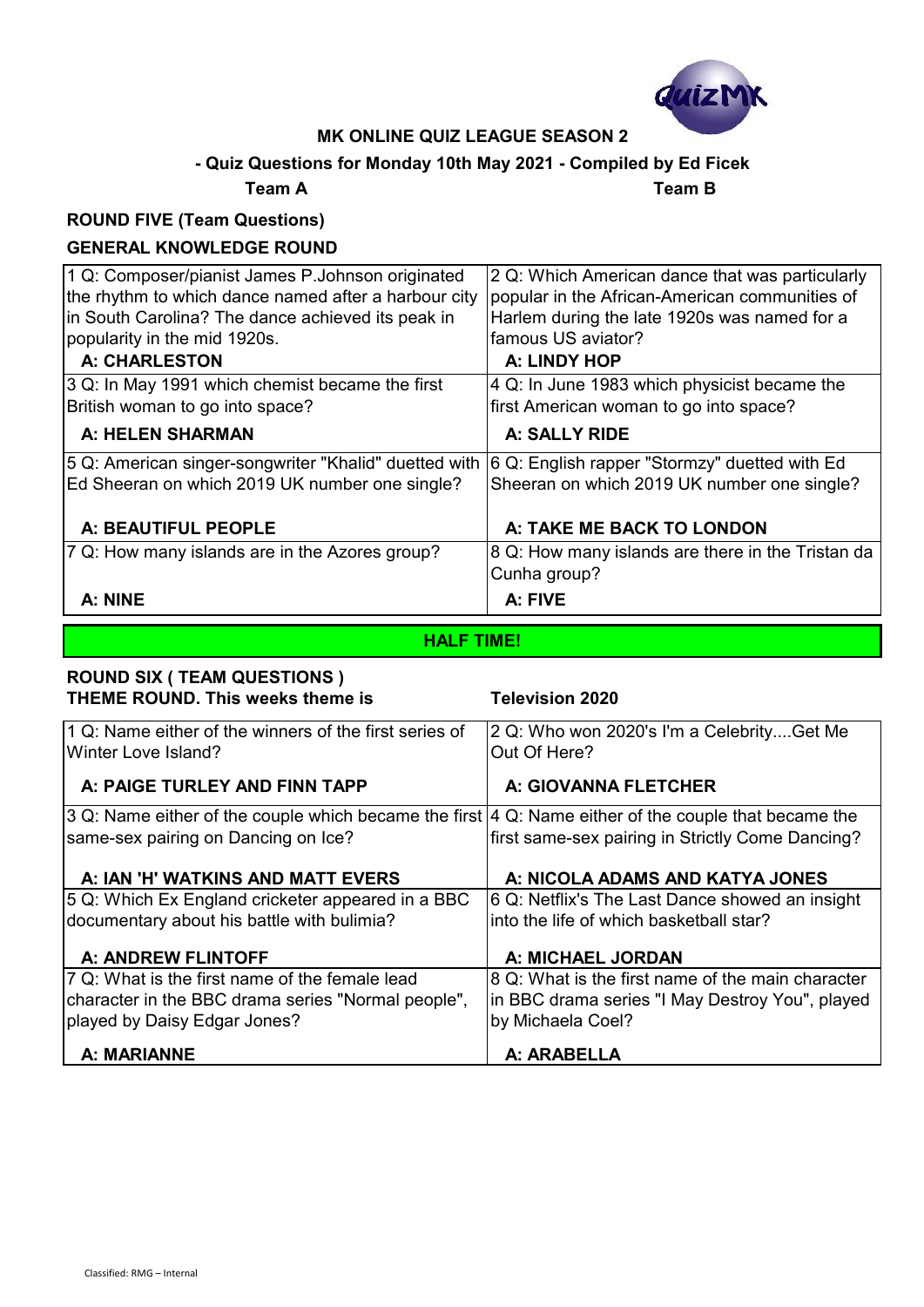



#### **- Quiz Questions for Monday 10th May 2021 - Compiled by Ed Ficek**

 **A: A:** 

**Team A Team B**

#### **ROUND SEVEN THEME ROUND. This weeks theme is Trains & Railways** 1 Q: St David's, St Thomas and St James Park are all railway stations in which British city? 2 Q: In which classic of 19th century literature is the heroine killed by a train? **A: EXETER A: ANNA KARENINA** 3 Q: What is the name of the physical object given to a train driver to authorize use of a particular stretch of single track? 4 Q: In Australia, the Indian Pacific Railway travels between which two cities?  **A: A TOKEN A: SYDNEY & PERTH** 5 Q: What is the name of the safety mechanism on a train which automatically applies the brake if a lever is released? It is intended to stop a train if the driver is incapacitated. 6 Q: Sitting in a railway station with a ticket for my destination? is a line from which Simon and Garfunkel song?

#### **A: DEAD MAN'S HANDLE A: HOMEWARD BOUND** 7 Q: Who was the famous passenger on 'the sealed train' in 1917? 8 Q: In which county in England could you climb aboard a train on the Watercress Line ?  **A: LENIN (VLADIMIR ILYICH ULYANOV) A: HAMPSHIRE ( RUNS BETWEEN ALRESFORD**

**AND ALTON IN HAMPSHIRE)**

#### **ROUND EIGHT**

# **INDIVIDUALS CHOICE ROUND - QM - READ CATEGORIES OUT TO PLAYERS TO BE CHOSEN**

 **The Categories are:-**

| 1 & 2 Women's Tennis                                                                                                 | 3 & 4 French Regions                                                                                                       |
|----------------------------------------------------------------------------------------------------------------------|----------------------------------------------------------------------------------------------------------------------------|
| 5 & 6 New Cars                                                                                                       | 7 & 8 Human Body                                                                                                           |
| 1 Q: Which Romanian Women's tennis player won the 2018<br>French Open and then Wimbledon the following year in 2019? | 2 Q: Which Japanese Women's tennis player has<br>won the US and Australian opens now twice each,<br>between 2018 and 2021? |
| A: SIMONA HALEP                                                                                                      | A: NAOMI OSAKA                                                                                                             |
| 3 Q: Which city is the capital of the "Grand Est" region, also the<br>formal seat of the European Parliament?        | 4 Q: Which city is the capital of the "Burgundy" region,<br>also from where a famous mustard originates?                   |
| <b>A: STRASBOURG</b>                                                                                                 | A: DIJON                                                                                                                   |
| 5 Q: Which car manufacturer is releasing a new SUV model<br>"Bronco" in 2021?                                        | 6 Q: Which car manufacturer is releasing a new "ID<br>Crozz" model in 2021?                                                |
| A: FORD                                                                                                              | A: VW (VOLKSWAGEN)                                                                                                         |
| 7 Q: Which small, pea shaped gland in the brain is responsible<br>for regulating some hormones including melatonin?  | 8 Q: Which glands found above the kidneys are<br>responsible for producing the steroids aldosterone<br>and cortisol?       |
| A: PINEAL GLAND                                                                                                      | A: ADRENAL GLAND                                                                                                           |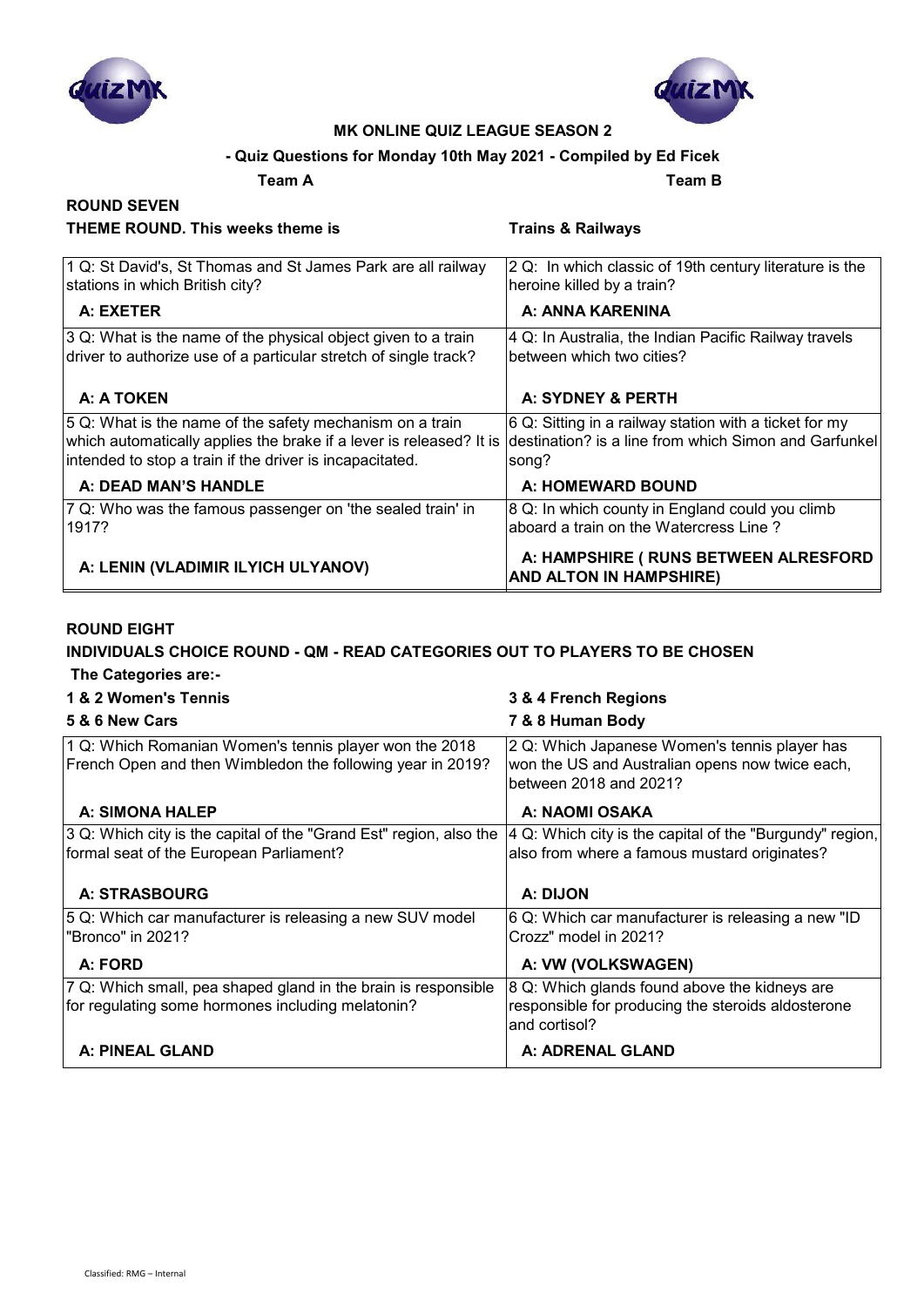



**- Quiz Questions for Monday 10th May 2021 - Compiled by Ed Ficek**

**Team A Team B**

# **ROUND NINE**

**PICK A LETTER. Surnames only for individuals : The letter will be given in the question**

| 1 Q: With surname beginning with letter "N" - In                                                                                                                     | 2 Q: In which fictional county with letter "M" is the                                                                                    |
|----------------------------------------------------------------------------------------------------------------------------------------------------------------------|------------------------------------------------------------------------------------------------------------------------------------------|
| the 2000s which Scottish songwriter had hits with                                                                                                                    | Itown of Causton where murders seem to                                                                                                   |
| "Last Request", "Jenny Don't be Hasty" and                                                                                                                           | proliferate on TV?                                                                                                                       |
| Pencil full of Lead"?                                                                                                                                                |                                                                                                                                          |
| A: PAULO NUTINI                                                                                                                                                      | <b>A: MIDSOMER</b>                                                                                                                       |
| 3 Q: With letter "B" - Which cut of beef comes                                                                                                                       | 4 Q: With letter "L" - Published in 2005, what is                                                                                        |
| from the breast of a cow?                                                                                                                                            | the title of the first novel in Kate Mosse's                                                                                             |
|                                                                                                                                                                      | Languedoc trilogy?                                                                                                                       |
| A: BRISKET                                                                                                                                                           | A: LABYRINTH                                                                                                                             |
| 5 Q: With letter "P" - What name is shared by a<br>style of Italian sandwich and a company founded<br>in 1961 that is famous for its stickers and trading<br>lcards? | 6 Q: Meaning 'ground meat', what is the<br>Japanese word with letter "S" for the fish based<br>product used to make imitation crab meat? |
| A: PANINI                                                                                                                                                            | A: SURIMI                                                                                                                                |
| 7 Q: Which word with letter "B" - can be the                                                                                                                         | 8 Q: Which London theatre with letter "W"                                                                                                |
| nickname of a luxury car & an illegal delivery by a                                                                                                                  | claimed that during World War 2, "We never                                                                                               |
| bowler in cricket?                                                                                                                                                   | closed"?                                                                                                                                 |
| A: BEAMER                                                                                                                                                            | A: WINDMILL                                                                                                                              |

#### **ROUND TEN GENERAL KNOWLEDGE ROUND**

| $ 1\ \mathrm{Q}$ : Which is the oldest extant Dukedom in Britain $ 2\ \mathrm{Q}$ : Which is the second extant oldest Dukedom $ $<br>with the title being created in 1483? | in Britain with the title being created in 1547?                                                                                                                                                         |
|----------------------------------------------------------------------------------------------------------------------------------------------------------------------------|----------------------------------------------------------------------------------------------------------------------------------------------------------------------------------------------------------|
| A: DUKE OF NORFOLK                                                                                                                                                         | A: DUKE OF SOMERSET                                                                                                                                                                                      |
| 3 Q: From the Latin "Troglodytes Troglodytes"<br>which common small British Bird is being referred<br>lto?<br>A: WREN                                                      | 4 Q: From the Latin "Erithacus Rubecula" which<br>common small British Bird is being referred to?<br>A: ROBIN                                                                                            |
| 5 Q: Which popular electronic robotic puppy dog<br>was "Toy of the year" in 2013, according to the<br>Toy Retailers association?                                           | 6 Q: Which popular electronic toy resembling a<br>hamster or owl like creature was "Toy of the<br>year" in 2012, according to the Toy Retailers<br>association?                                          |
| A: TEKSTA                                                                                                                                                                  | A: FURBY                                                                                                                                                                                                 |
| 7 Q: Which racehorse can claim to be the greatest<br>steeplechaser of all time, winning Three<br>Cheltenham Gold Cups in 1964, 65 and 1966?                                | 8 Q: One of the most famous racehorses of all<br>time winning 34 of his 70 races. This Grey horse<br>won the Irish Grand National, Cheltenham Gold<br>Cup and King George VI Chase on four<br>occasions? |
| A: ARKLE                                                                                                                                                                   | <b>A: DESERT ORCHID</b>                                                                                                                                                                                  |